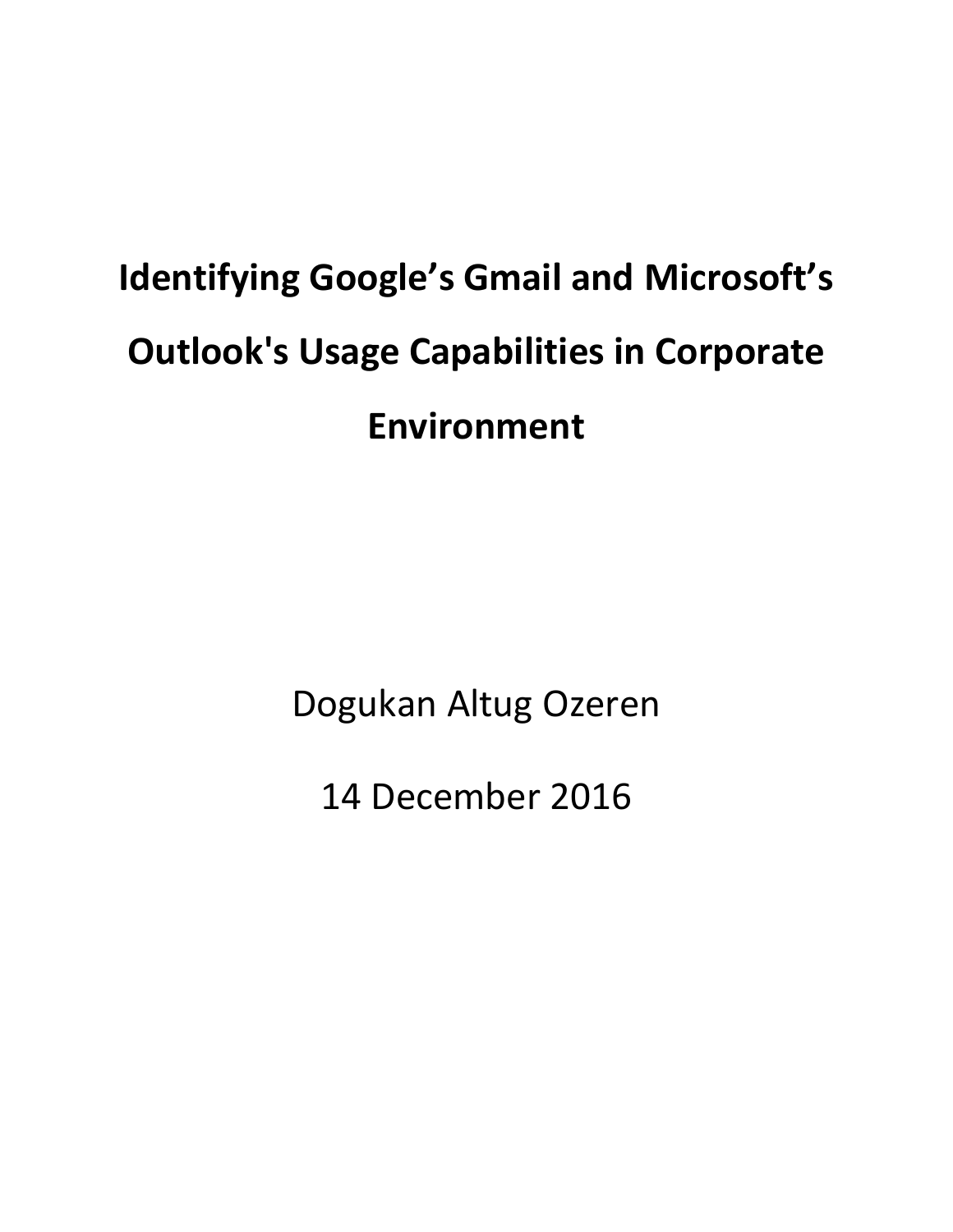# Gmail vs Outlook

Today technology and software has been at its top notch since technology boom in midnineties. Our life's and jobs almost fully transferred to computers and mobile phones and companies are trying their best to get some shares from this big piece of cake. According to eMarketer's research (2015) an average person who is over 18 years old spent 9.9 hours looking at screens which includes mobile phones, computers, tablets, TVs and other devices in USA (Chaffey, 2015) But while TV time decreased, time on spent on mobile phones and computers doubled between 2010 and 2015. That is why big companies such as Google, Microsoft and Apple are trying their best to get more users to their interfaces. Those two companies may not seem like a rival at first glance but competition between those two in terms of user interface offline and online going on very strong in the recent years (Kelly, 2015). If we give examples to those competition areas; Google search engine vs Bing, Google Docs vs Microsoft Office and Office 365, Google Drive vs Microsoft One Drive, Android OS vs Windows 10 Mobile, Gmail vs Hotmail and Outlook, Chrome OS vs Windows 10 OS, Google Hangout vs Skype, Chrome web browser vs Edge etc. There are even more online and offline software and interfaces that those two companies are working against each other. (Strickland & Crawford, 2009). Most important and closer competition is in the area providing free and paid email services for personal and business environment. At the bottom, Google is an advertising company with products such as AdWords and AdSense but recently revenue generated from those platforms are lowest in last seven years (Kelly, 2015). On the other hand, Microsoft is an operating system company with main product of Windows OS with PCs but as seen in graphic while internet access from pc drops dramatically, mobile and tablet access increases with same speed (Statcounter, 2016) (See Figure 1)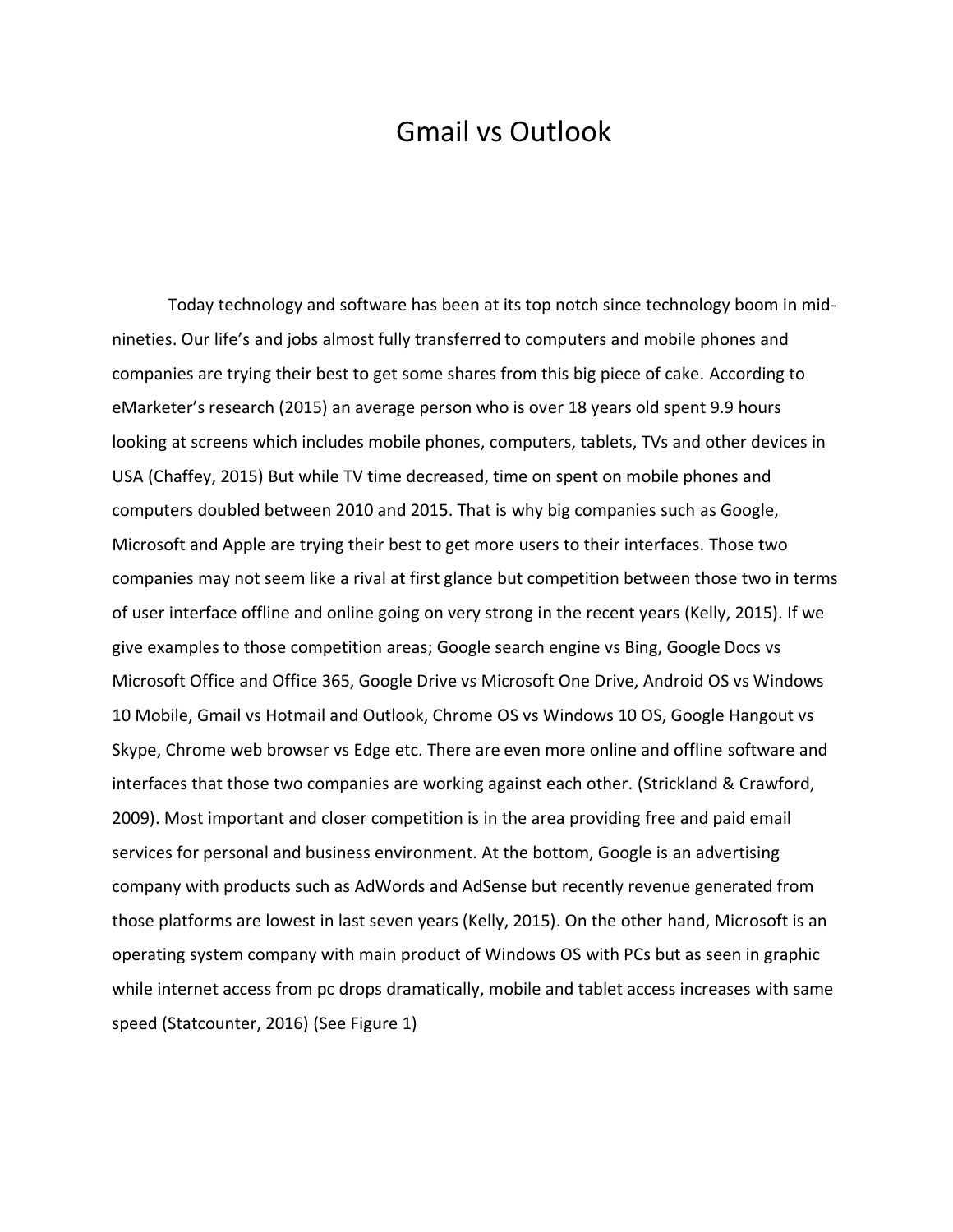What makes those two different companies rival that the changing nature of people use email services and wants of consumers. It pushes Google and Microsoft to compete in the more flexible ways and demand for online softwares clearly starts a battle between them. There are areas that both companies are dominant for example MS office and Office 365 for Microsoft but Google Docs are rising its customers. Whereas Google is dominant with its Google Gmail, Microsoft trying to catch Google by its Outlook. This paper will have a critical look on two company's online email services in terms of e-business strategies.



Figure 1

## **1. Business Model**

There is no doubt that Google's and Microsoft's email services are the most common used email service throughout the web for personal and business usage worldwide. In Google I/O conference (2016c), Google announced that more than one billion people uses Gmail services (Lardinois, 2016). Whereas MapiLab (2014) announced that in 2014 Outlook users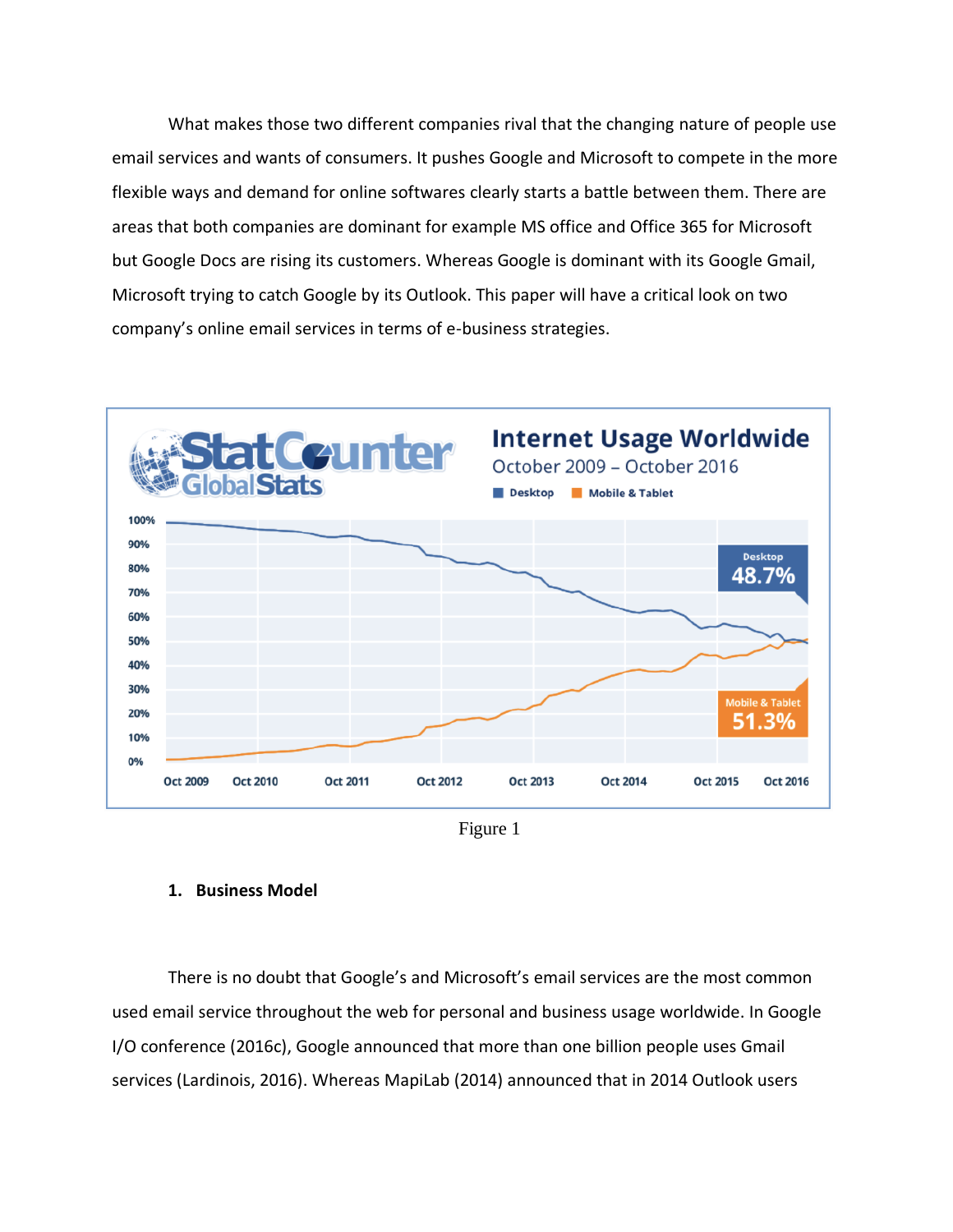estimated between five hundred and six hundred million. Customer segments between these two are similar in many ways but Google leads the way with adapting its Gmail service with mobile phones which comes with Android OS. Moreover, Gmail services are being used by 66 of the top 100 universities and by government agencies in 45 states in USA (Lardinois, 2012). Microsoft has decades of experience over the software production and consumer research and that shines with Outlook services that they offer (Strickland & Crawford, 2009). For both company consumer targets are individuals for personal usage of internet and small to huge businesses. For personal usage, each company offers free email usage. However, Gmail scans emails to target users with their ads related to what is included in the emails (Epner, 2014). Microsoft directly targets this Google's approach and says Outlook is private and the user is in control of their data and their personal conversations aren't used for ads (Wohlsen, 2012). For business services both companies offer paid services for extra services they give such as extra storage space, business-named email addresses online office usage etc. We will criticize the revenue models deeper in the next section. Channels used by two companies to reach out costumers differentiate from each other. Google does not let users to use Google services, other than search, if they do not have a Gmail account on their Android smartphones or on web browser. To use Google services such as Docs and Hangout, user needs to create a Gmail account (Google, 2016a). Microsoft takes the same approach for online Office 365. However, Microsoft's 15 years old MSN services (see Figure 2) naturally forced millions of users to create Hotmail email addresses during its most popular times which is between 2008-2012 and because of this legendary messaging interface, many of the people has a sympathy towards Microsoft's email services and Microsoft successfully integrated MSN services to Skype which was a successful move towards keeping the existing users and gaining new ones (Passary, 2014)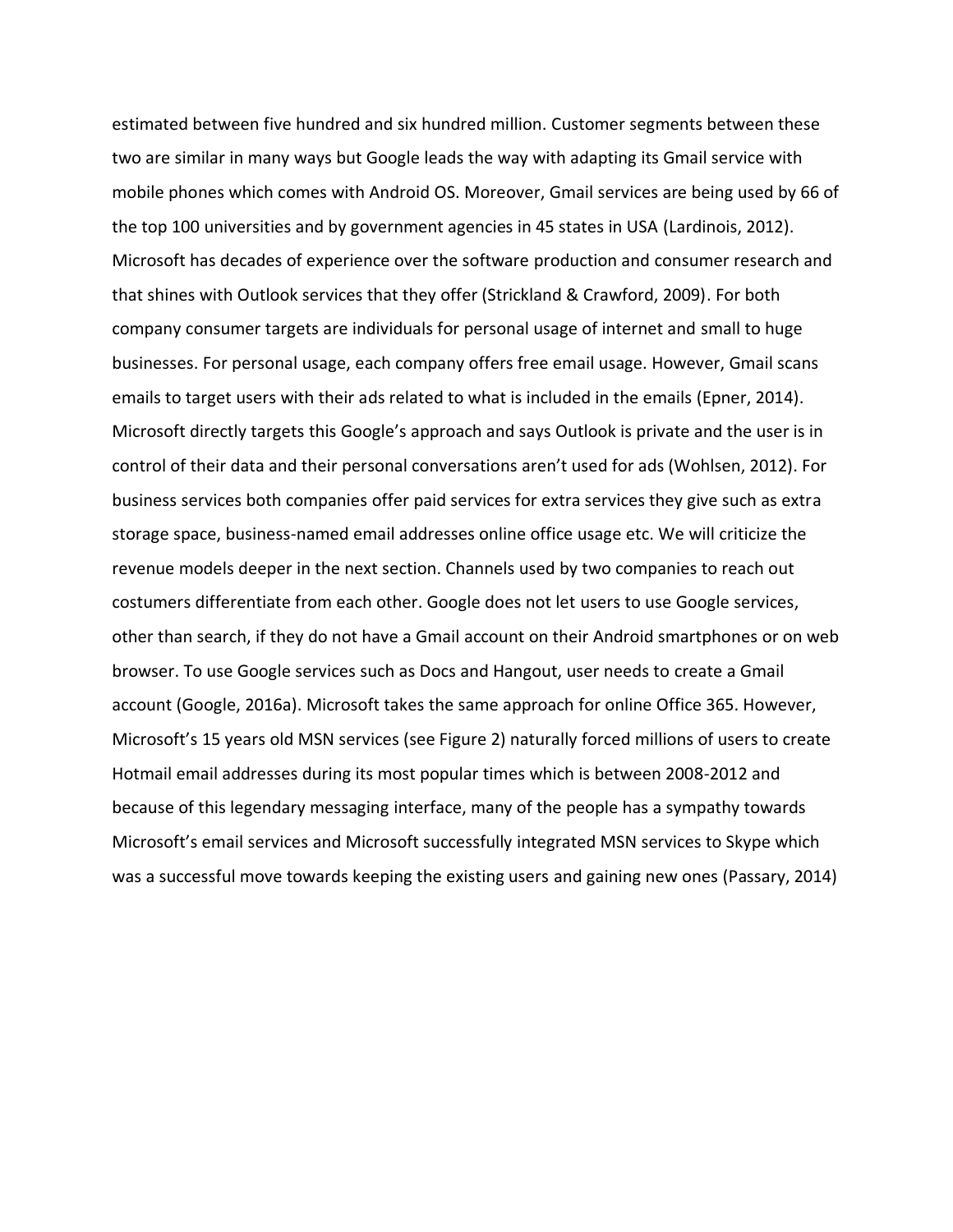

Figure 2

That's being said, value proposition in the eyes of consumer varies. Google has an advantage over Microsoft in terms of public value perception. One out of ten of Google's philosophy says "You can make money without doing evil" (Google, 1998). Customer service and innovation helped Google to build a good reputation. Microsoft used to have a similar reputation through the population but the bad criticism towards to company for its' software stability and security ruined their reputation and company even needed to release transparency reports to public (Dohnert, 2013).

In terms of key activities and resources both companies are working towards improving quality of their email services such as flexibility, anti-spam, personalization and virus protection (Saga, 2015). Both email provider Gmail (Shields,2016) and Outlook (Phillips, 2013) uses CSS and JavaScript in email services. These two coding languages are most important key resources of these email services. As an important asset to keep all personal emails Gmail provides 10 gigabytes of space and Microsoft gives unlimited space. One of the strengths that Microsoft has here is that Outlook service lets users to integrated with social media sites while Gmail only gives access to its own social platform which is Google+. So, this limits usage capability of Gmail across other websites. While Google offers a cross platform Gmail, calendar events, reminders,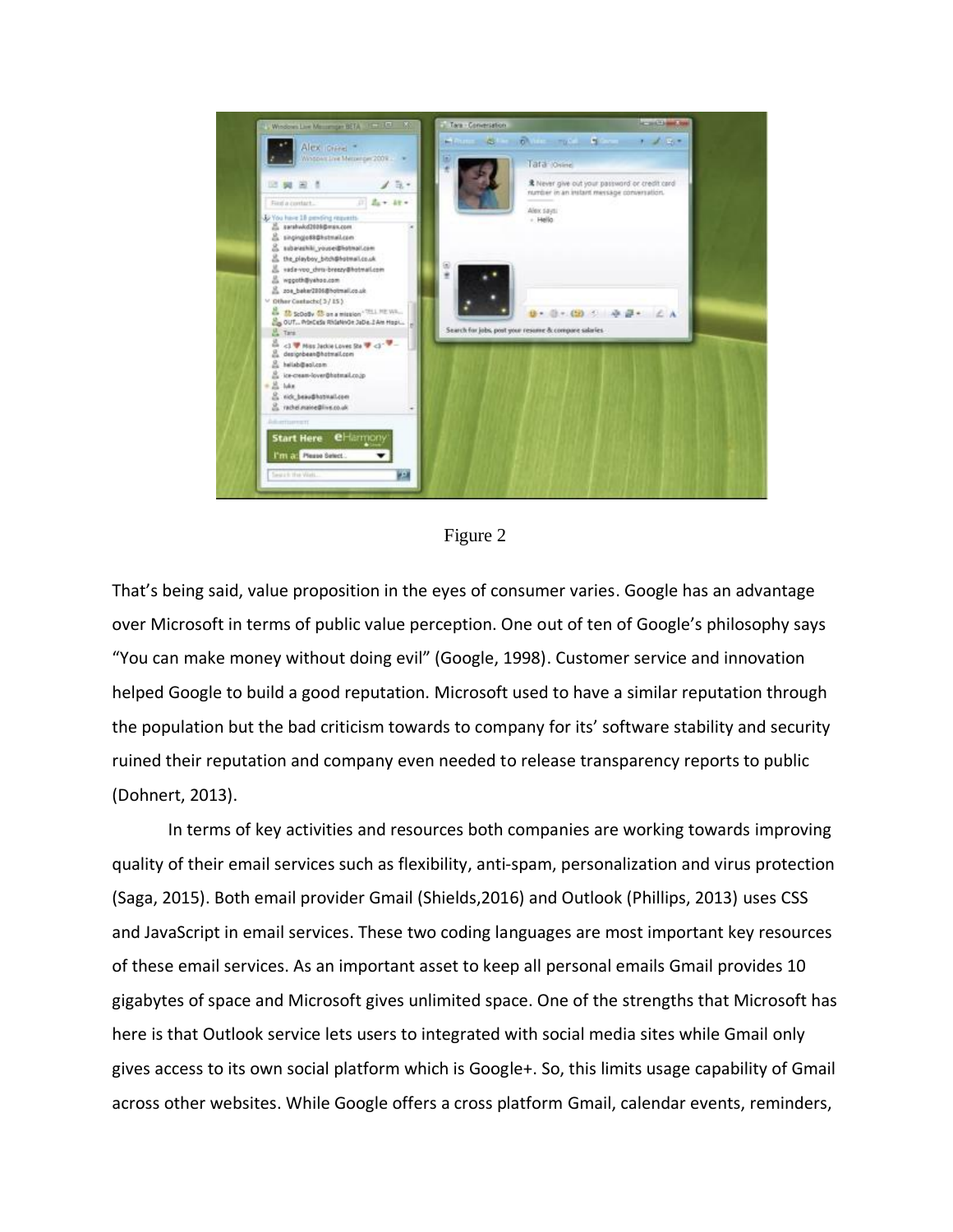contacts, maps, cloud (all connected to one Gmail address) synchronization thanks to its Android based devices with %88 market share (Bhattacharya,2016), Microsoft falls behind in this perspective since mobile platforms of Windows are not found to be successful and in 2016 market share fell under %2 (NetMarketShare, 2016).

#### **2. Revenue Model**

Google is the world's biggest internet advertising company and makes most of its revenue by selling advertising opportunities to businesses in its partner websites and dynamic search places by AdWords (Cellan-Jones, 2016). Whereas Microsoft earn most of its revenue from variety of softwares that company develops, licence and supports such as Windows OS and Office programs (Miglani, 2015). When it comes to emailing services, both companies provide paid and free versions of email services along with the other softwares (Wohlsen, 2012). Paid versions of email services usually used by small to big business, they are ad free and comes with a bunch of features such as Docs for Google and MS Office for Microsoft (Babeni, 2016). Both company typically use subscription revenue model, monthly and yearly in their email services for businesses. Google's service for businesses called G Suite and it simply offers two different plans (Google, 2016b). These are one; \$5 per month called G Suite basic and second; \$10 called G Suite Business. These plans include business named email addresses and other variety of features by Google such as Google Docs, online Calendar, unlimited storage for G Suite Business, audit and report insights and unlimited phone/email support. On the other hand, packages offered by Microsoft are much complicated with the number of seven. Prices varies from \$5 Business Essentials package to \$35 Enterprise E5 package (Microsoft, 2016a). Microsoft's options also come with enhanced business softwares but much importantly with option to download MS Office programs up to 5 devices and use them offline. The ease, offline usability and professionality of MS Office programs gives an edge to Microsoft's business plans for big corporations (Kapko, 2015). But again, cross platform sync of Google with Android smartphones, tablets, computers and even with Android TVs gives an extra push for younger and tech-savvy businesses to choose it.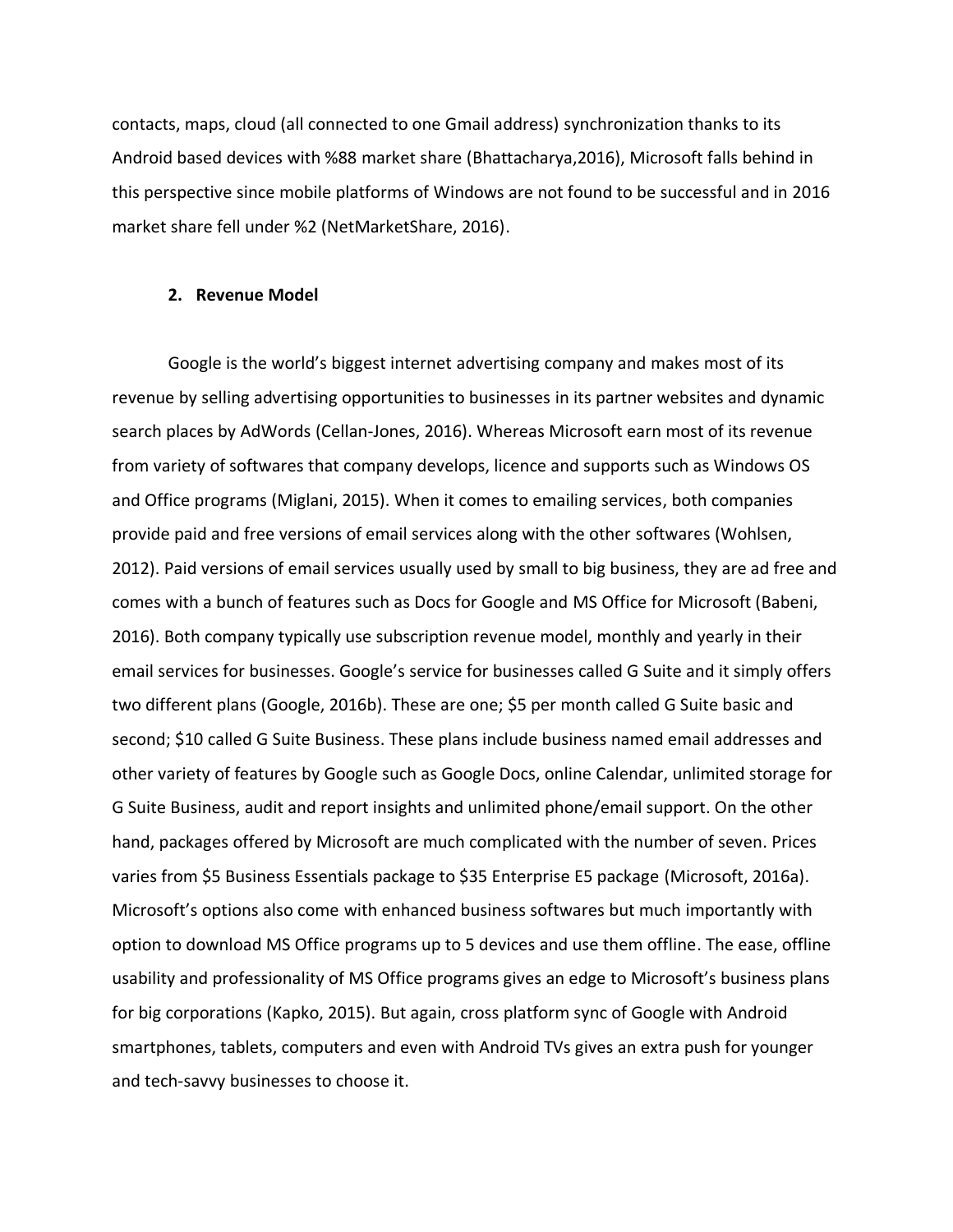Personal and non-business email service is free to use with both companies. Google and Microsoft adapts to advertising revenue model when it comes to free emailing service. Although both companies earn money by showing ads to email users, there are significant differences in terms of type of ads, collecting data from users and how each company targets the ads (Zara, 2013) Google scans user's emails to target the ads according the data collected which raises privacy issues (Gibbs, 2014) but Google earns from AdWords advertisers that target Gmail users with the targeted data. Google also generates revenue by letting companies send newsletters to Gmail users depending on his/her email data (Google, 2016c; ComputerWorld, 2013). Microsoft does not send newsletters nor scans data from email. The company generates revenue by showing ads depends on the data collected from other websites and applications (Microsoft, 2016b). Microsoft emphasizes that none of email data is used when targeting ads which comforts people to depend on Outlook services slightly more.

## **3. E-Marketing Model**

Google and Microsoft have both different strategies when it comes to marketing their email services. For both companies, marketing divides into two; B2C and B2B. In the business to business side, Google scans and collect data from email in its servers and markets this data to companies to shape their ads and newsletters which targets the Gmail users (Hachman, 2015). Basically, offers more targeted advertising data which is a huge trend between the companies which spend big amounts of money for advertising (Ganguly, 2015). Microsoft does not collect data from personal emails and promises to keep email private. But, in the same way, Microsoft admits that it is collecting information to personalize users experience from other platforms such as Windows Pcs, Windows apps or Windows mobile and markets this information to other businesses to place banner ads on Outlook email service (Microsoft, 2016c). Both company simply create and market their advertising network. On the other hand, business to customer marketing is done with bundles. Google relies on its simplicity and low cost for new-businesses which wants to enhance their business activities with Google's G Suit. The most important feature of G Suit is that it features business-named email addresses (Google, 2016b) and cloud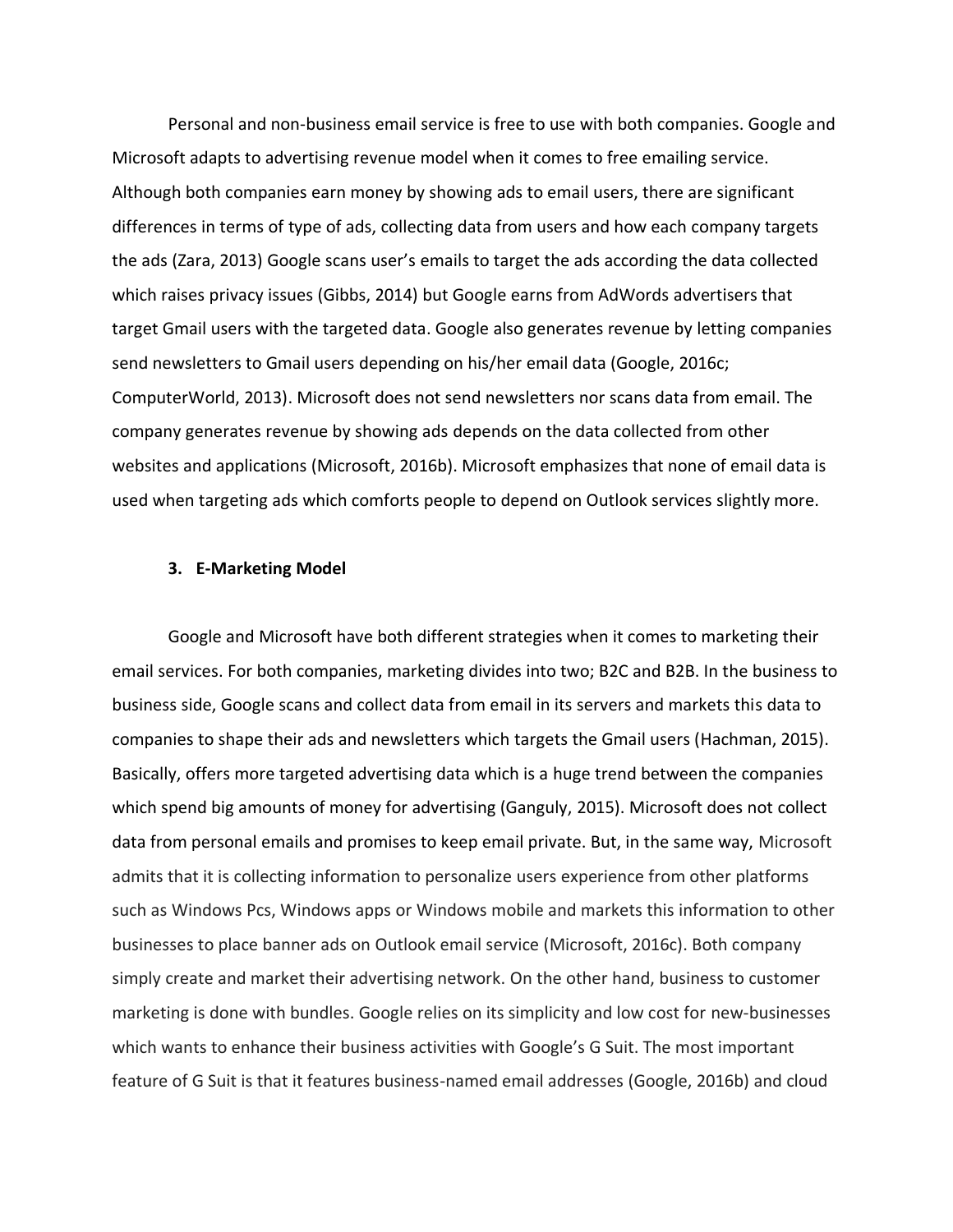office adoption. Cloud Office adoption is an important feature both offered by Google and Microsoft but Google seems to be leading in terms of online office adoption shown in graph (Politis, 2015)

Also like mentioned before, Google's cross platform sync is a strong aspect to be marketed on for Google. Microsoft use professionalism and functionality as marketing terms when it comes to marketing Outlook services to businesses to use (Strickland & Crawford, 2009). It also offers Microsoft Office Programs to be downloaded offline and cloud space to online. Microsoft mostly relies on power of its Office programs to promote paid Outlook services because corporations are mainly going after IT solutions that proved to be successful over the years and easy for every single employee to know and use efficiently.



When the Middle-Market Expects to Run 100% of Their IT in the Cloud

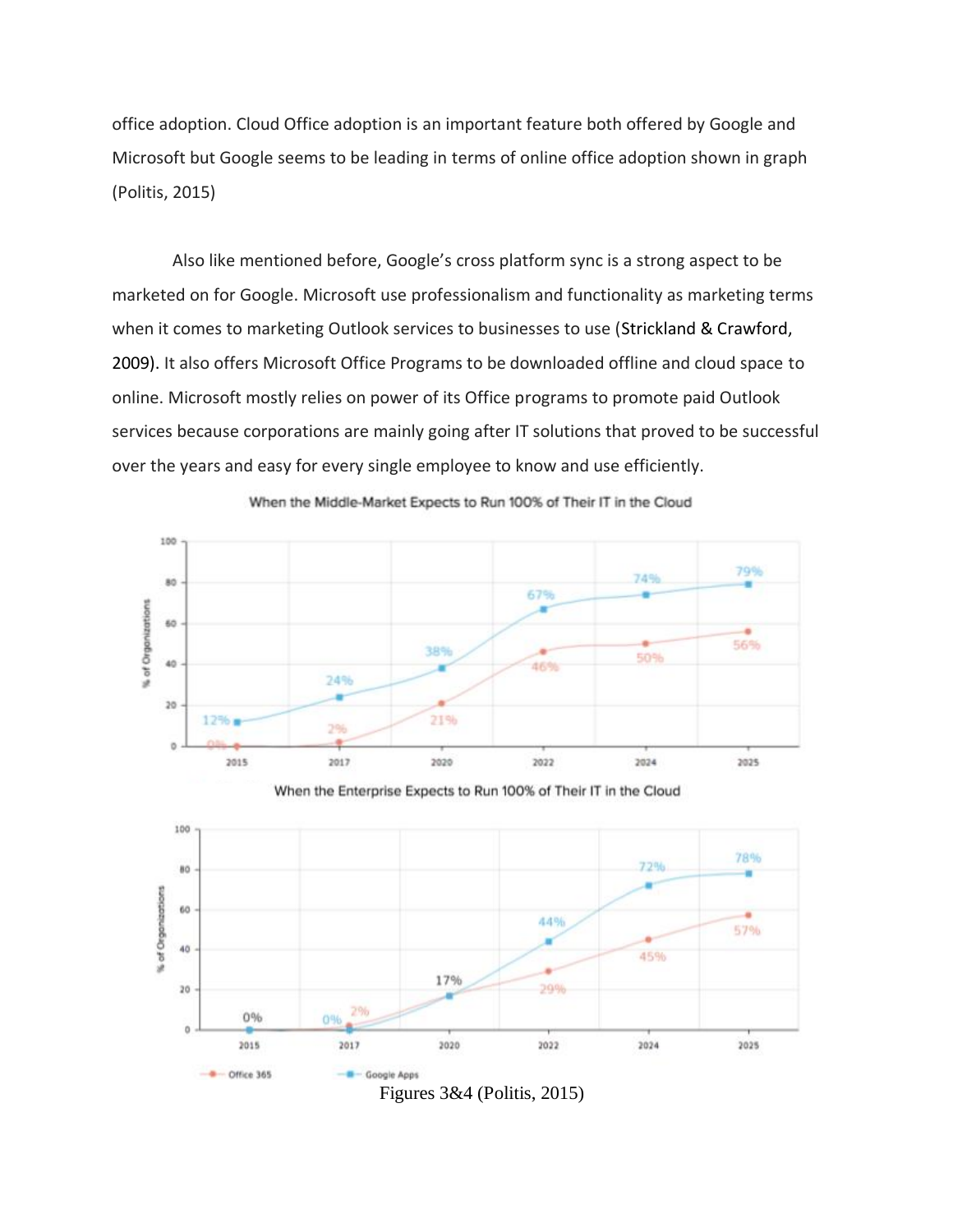

Microsoft Utilization - Cloud vs On-premise



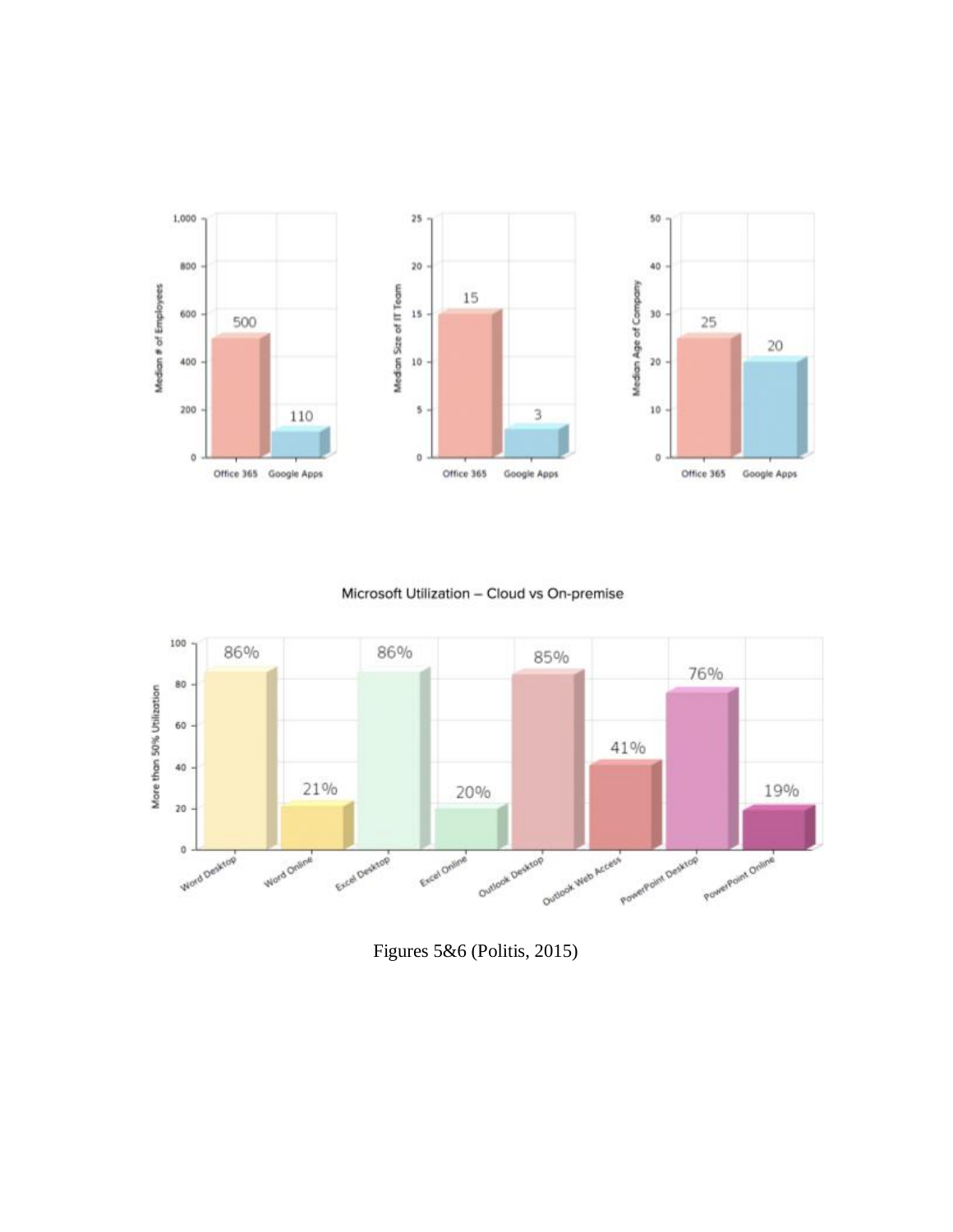# **4. Recommendations**

Microsoft and Google has their e-marking strategies sorted out very clear. But each one needs a couple of recommendations. Google should stop or decrease the rate that it reads and scans emails of Gmail users for advertising purposes. When we look at the numbers, even though we see that Gmail is winning over Outlook in terms of number of user (see Figure 5), quit reading emails can bring back the people who wants to experience Gmail with a more secure environment.



Figure 7

Also, Google's one of the revenue door, selling user data to enable businesses to send newsletter to Gmail users can be annoying from time to time (Profis, 2014). Ad block programs cannot block Google's newsletters. On the Microsoft side, Outlook.com generates revenue by placing an advertising banner on the right-hand side, but that ad banner can be blocked by a basic Ad Block program and Microsoft has made no improvement over consistency of its banner ads against ad block programs in the recent year. Microsoft needs to work on that. For the paid offers, Google's integration with many devices and strong online presence gives it an edge (Politis, 2015). That should push Microsoft to shifts its service to online more than before.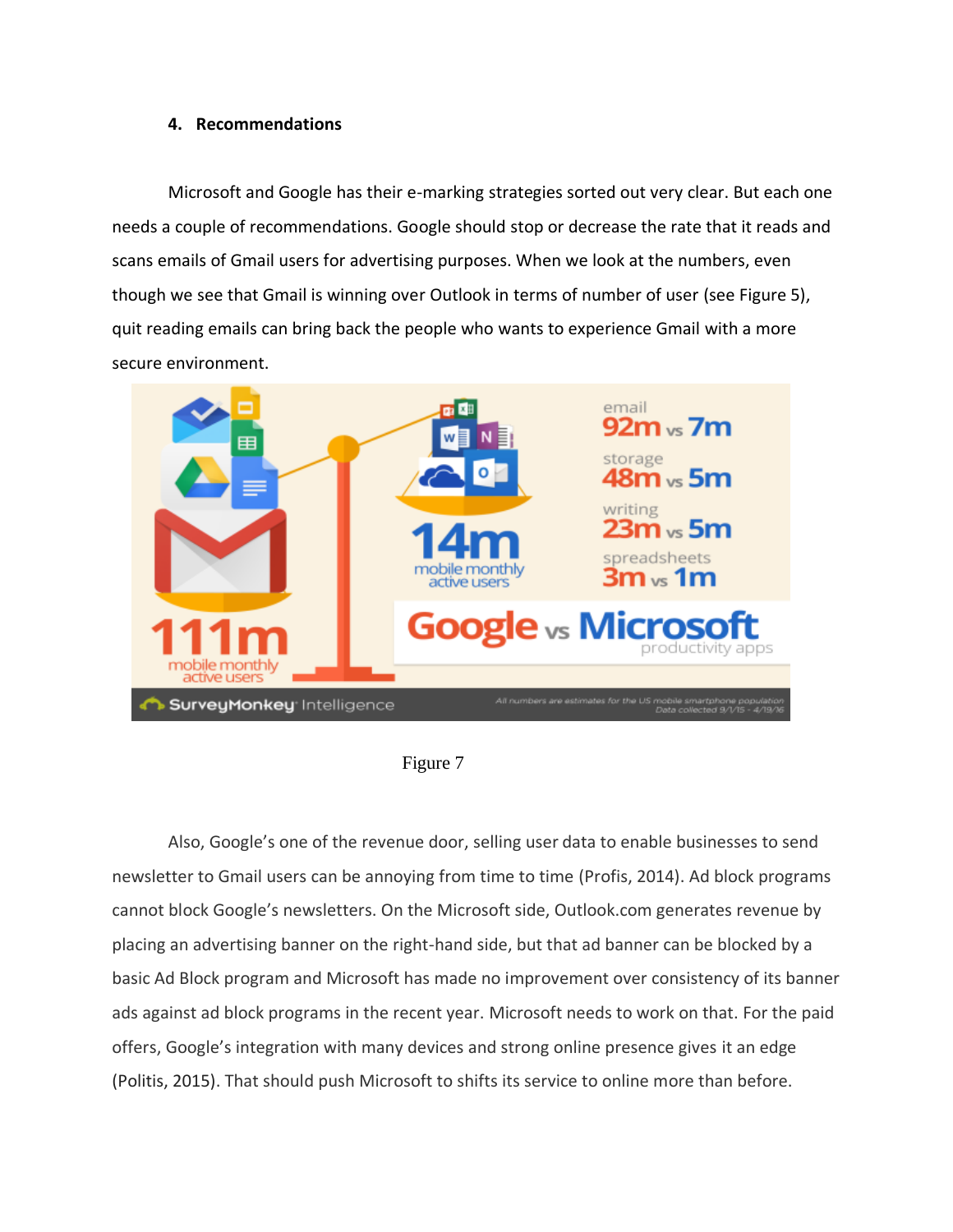Portable, cheaper and less expensive devices are being popular day by day and portable devices usually has a limited processing power. If this trend continues Google would like to win because Google's services that comes with business named email addresses are web based. Users only need a web browser to access these services. So, Microsoft would fall short in that. In other case, Microsoft would have an edge, if people prefer machines with more processing power which are mainly desktops or laptops with full processors which are a lot heavier to carry around. Microsoft's paid version that gives access to ad free outlook and MS Office programs gives a lot of features to companies in terms of professional work and that naturally puts pressure on the devices processing power. Professionalism and efficient work what Google fails like mentioned before. Big corporations mostly rely on MS Office programs and need a professional work (Kapko, 2015). Google can catch up ninety percent but that ten percent remaining where makes the difference. However, Microsoft should mimic extra features from Gmail to raise its customer profile. For example, in Gmail if a user makes a typo, forgets to add a recipient or sends email to wrong person, there is an undo send feature that takes back the email from the server.

Prices are reasonable for what they offer for both email provider for paid users and companies but Google offers cheaper plans (Google, 2016b). By setting out competitive prices Google gets in front of Microsoft in the eye of fresh and budget-tight companies. Google's cross platform integration and access to Gmail app to write draft and read email when its offline clearly wins over Microsoft. Microsoft is a big company and is strong about software, If Microsoft can market and promote company's Surface and Windows laptops, tablets and smart phones, there is no doubt that outlook and integrated features will show company's ability to support cross platform sync just like Google.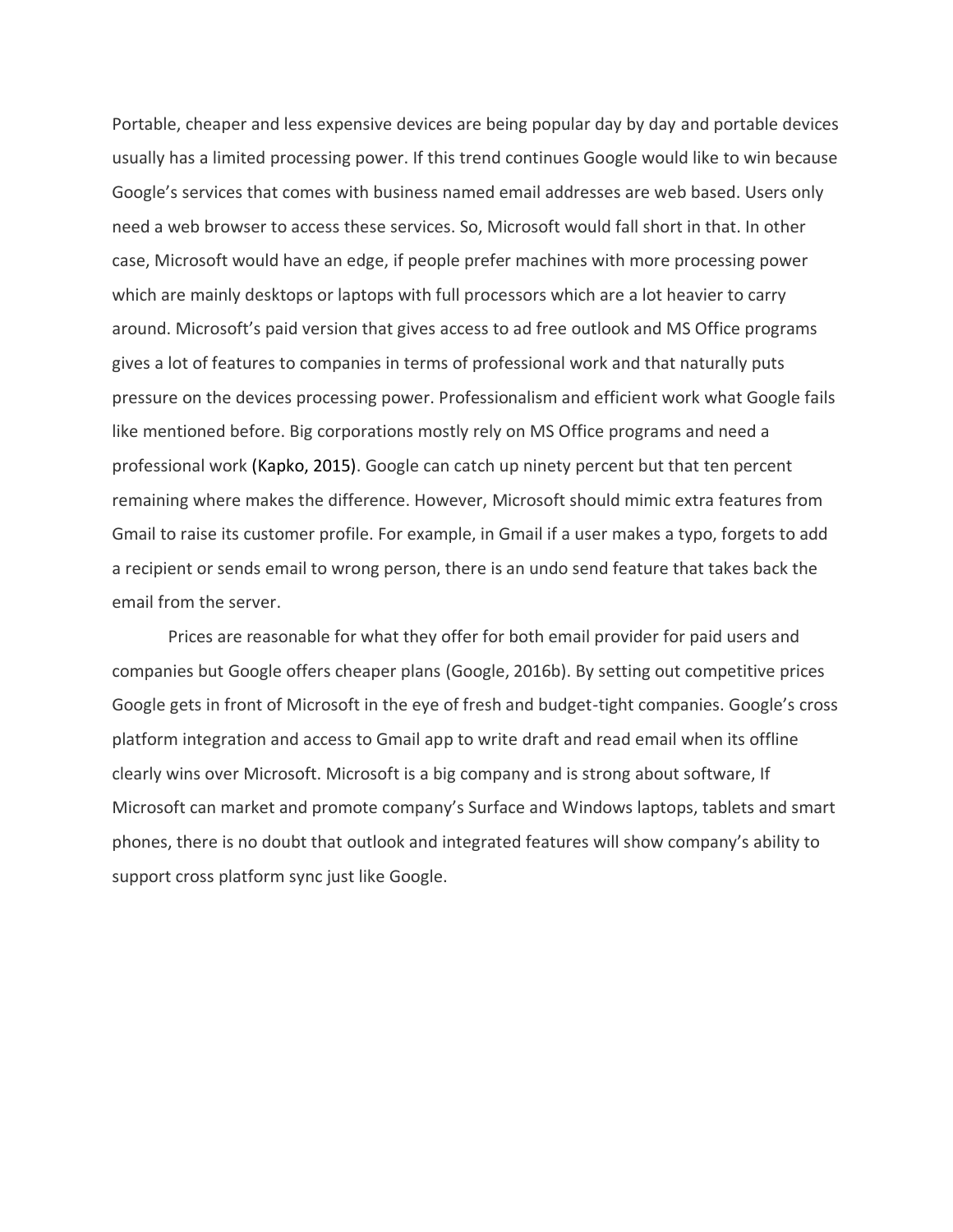# **References**

Babeni, S., 2016, Office 365 Or Google Apps for Work; Which Is The Best Fit For Your Business? [online] Available from: [http://www.sherweb.com/blog/office-365-or-google](http://www.sherweb.com/blog/office-365-or-google-apps-for-work-which-is-the-best-fit-for-your-business/)[apps-for-work-which-is-the-best-fit-for-your-business/](http://www.sherweb.com/blog/office-365-or-google-apps-for-work-which-is-the-best-fit-for-your-business/) [accessed 30 Nov. 16]

Bhattacharya, A. (2016) *Android just hit a record 88% market share of all smartphones*. Available at: http://qz.com/826672/android-goog-just-hit-a-record-88-market-share-of-allsmartphones/ (Accessed: 29 Nov. 2016).

Cellan-Jones, R., 2016, How Does Google Make Money? [online] Available from: <http://www.bbc.co.uk/guides/z9x6bk7> [accessed 29 Nov. 16]

Chaffey, D., 2015, Mobile Marketing Statistic Compilation, [online] Available from: [http://www.smartinsights.com/mobile-marketing/mobile-marketing-analytics/mobile](http://www.smartinsights.com/mobile-marketing/mobile-marketing-analytics/mobile-marketing-statistics/)[marketing-statistics/](http://www.smartinsights.com/mobile-marketing/mobile-marketing-analytics/mobile-marketing-statistics/) [accessed 24 November 2016]

ComputerWorld, 2013, Microsoft Blasts Google For Email Snooping. But What About Outlook.com? [online] Available from: [http://www.computerworld.com/article/2475371/internet/microsoft-blasts-google-for](http://www.computerworld.com/article/2475371/internet/microsoft-blasts-google-for-email-snooping--but-what-about-outlook-com-.html)[email-snooping--but-what-about-outlook-com-.html](http://www.computerworld.com/article/2475371/internet/microsoft-blasts-google-for-email-snooping--but-what-about-outlook-com-.html) [accessed 1 Dec. 16]

Donhert, J., 2013, Microsoft Releases Skype Transparency Report Under Pressure from Privacy Groups, [online] Available from: [http://www.v3.co.uk/v3](http://www.v3.co.uk/v3-uk/news/2256720/microsoft-releases-skype-transparency-report-following-outcry-from-privacy-groups) [uk/news/2256720/microsoft-releases-skype-transparency-report-following-outcry-from](http://www.v3.co.uk/v3-uk/news/2256720/microsoft-releases-skype-transparency-report-following-outcry-from-privacy-groups)[privacy-groups](http://www.v3.co.uk/v3-uk/news/2256720/microsoft-releases-skype-transparency-report-following-outcry-from-privacy-groups) [accessed 28 Nov. 16]

Epner, M. (2014) *Outraged by Google reading your gmail? Read this*. Available at: http://www.cnbc.com/2014/08/07/outraged-by-google-reading-your-gmail-read-this.html (Accessed: 27 Nov. 2016).

Ganguly, S., 2015, What Social Media Advertising Is Set To Explode In The Next Three Years [online] Available From: [http://marketingland.com/social-media-advertising-set-explode](http://marketingland.com/social-media-advertising-set-explode-next-3-years-121691)[next-3-years-121691](http://marketingland.com/social-media-advertising-set-explode-next-3-years-121691) [accessed 2 Dec. 16]

Gibbs, S., 2014, Gmail Does Scan All Emails, New Google Terms Clarify, [online] Available from: [https://www.theguardian.com/technology/2014/apr/15/gmail-scans-all-emails-new](https://www.theguardian.com/technology/2014/apr/15/gmail-scans-all-emails-new-google-terms-clarify)[google-terms-clarify](https://www.theguardian.com/technology/2014/apr/15/gmail-scans-all-emails-new-google-terms-clarify) [accessed 2 Dec. 16]

Google, 1998, Company Philosophy, [online] Available from: <https://www.google.com/about/company/philosophy/> [accessed 28 Nov. 16]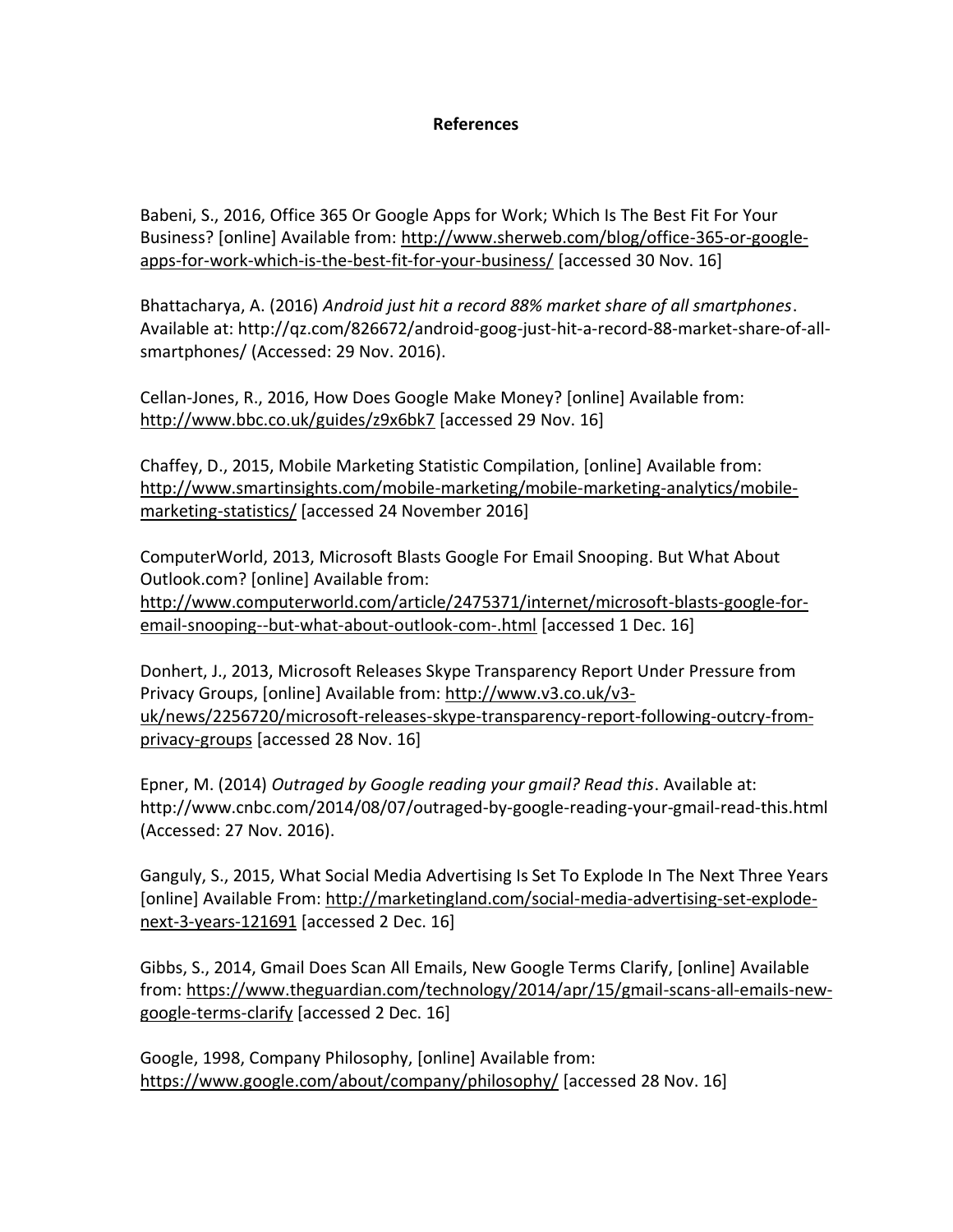Google, 2016(B), G Suite Plans, [online] Available from: [https://gsuite.google.com/intl/en\\_uk/pricing.html](https://gsuite.google.com/intl/en_uk/pricing.html) [accessed on 2 Dec. 16]

Google, 2016(A), Our Products and Services, [online] Available from: <https://www.google.co.uk/intl/tr/about/products/>

Google, 2016(C), How Gmail Ads Work? [online] Available from: <https://support.google.com/mail/answer/6603?hl=en> [accessed 1 Dec. 16]

Hachman, M., 2015, The Price Of Free; How Apple, Facebook, Microsoft and Google Sells You to Advertisers [online] Available From: [http://www.pcworld.com/article/2986988/privacy/the-price-of-free-how-apple-facebook](http://www.pcworld.com/article/2986988/privacy/the-price-of-free-how-apple-facebook-microsoft-and-google-sell-you-to-advertisers.html)[microsoft-and-google-sell-you-to-advertisers.html](http://www.pcworld.com/article/2986988/privacy/the-price-of-free-how-apple-facebook-microsoft-and-google-sell-you-to-advertisers.html) [accessed 2 Dec. 16]

Kapko, M., 2015, Google For Work Vs Microsoft Office 365: A Comparison of Cloud of Cloud Tools, [online] Available from: [http://www.cio.com/article/2902255/cloud-apps/google-for](http://www.cio.com/article/2902255/cloud-apps/google-for-work-vs-microsoft-office-365-a-comparison-of-cloud-tools.html)[work-vs-microsoft-office-365-a-comparison-of-cloud-tools.html](http://www.cio.com/article/2902255/cloud-apps/google-for-work-vs-microsoft-office-365-a-comparison-of-cloud-tools.html) [accessed on 29 Nov. 16]

Kelly, G., 2015, Microsoft is The New Google, Google is The Old Microsoft, [online] Available from: [http://www.forbes.com/sites/gordonkelly/2015/02/18/microsoft-google](http://www.forbes.com/sites/gordonkelly/2015/02/18/microsoft-google-swap/#40e3c4bf1eeb)[swap/#40e3c4bf1eeb](http://www.forbes.com/sites/gordonkelly/2015/02/18/microsoft-google-swap/#40e3c4bf1eeb) [ accessed 24 November 2016]

Lardinois, F., 2012, Gmail Has 425 Million Users, Google Apps Used by 5 Million Businesses and 66 of the top 100 Universities, [online] Available From: [https://techcrunch.com/2012/06/28/gmail-now-has-425-million-users-google-apps-used](https://techcrunch.com/2012/06/28/gmail-now-has-425-million-users-google-apps-used-by-5-million-businesses-and-66-of-the-top-100-universities/)[by-5-million-businesses-and-66-of-the-top-100-universities/](https://techcrunch.com/2012/06/28/gmail-now-has-425-million-users-google-apps-used-by-5-million-businesses-and-66-of-the-top-100-universities/) [accessed 29 Nov. 16]

Lardinois, F., 2016, Gmail Now Has More Than One Billion Monthly Active Users, [online] Available from: [https://techcrunch.com/2016/02/01/gmail-now-has-more-than-1b](https://techcrunch.com/2016/02/01/gmail-now-has-more-than-1b-monthly-active-users/)[monthly-active-users/](https://techcrunch.com/2016/02/01/gmail-now-has-more-than-1b-monthly-active-users/) [accessed 26 November 2016]

MapiLab, 2014, Microsoft Reports 1.1 Billion Users, [online] Available from: [https://www.mapilab.com/blog/does-the-iphone-beat-microsoft-outlook-in-the-e-mail](https://www.mapilab.com/blog/does-the-iphone-beat-microsoft-outlook-in-the-e-mail-clients-market/)[clients-market/](https://www.mapilab.com/blog/does-the-iphone-beat-microsoft-outlook-in-the-e-mail-clients-market/) [accessed 26 November 2016]

Microsoft, 2016(B), Privacy at Microsoft, [online] Available from: <https://privacy.microsoft.com/en-GB/> [accessed 1 Dec. 16]

Microsoft, 2016(C), Microsoft Privacy Statement, [online] Available from: <https://privacy.microsoft.com/en-us/privacystatement/> [accessed 2 Dec. 16]

Microsoft, 2016(A), Office 365 Business Plans, [online] Available from: <https://products.office.com/en-us/business/compare-office-365-for-business-plans> [accessed 30 Nov. 16]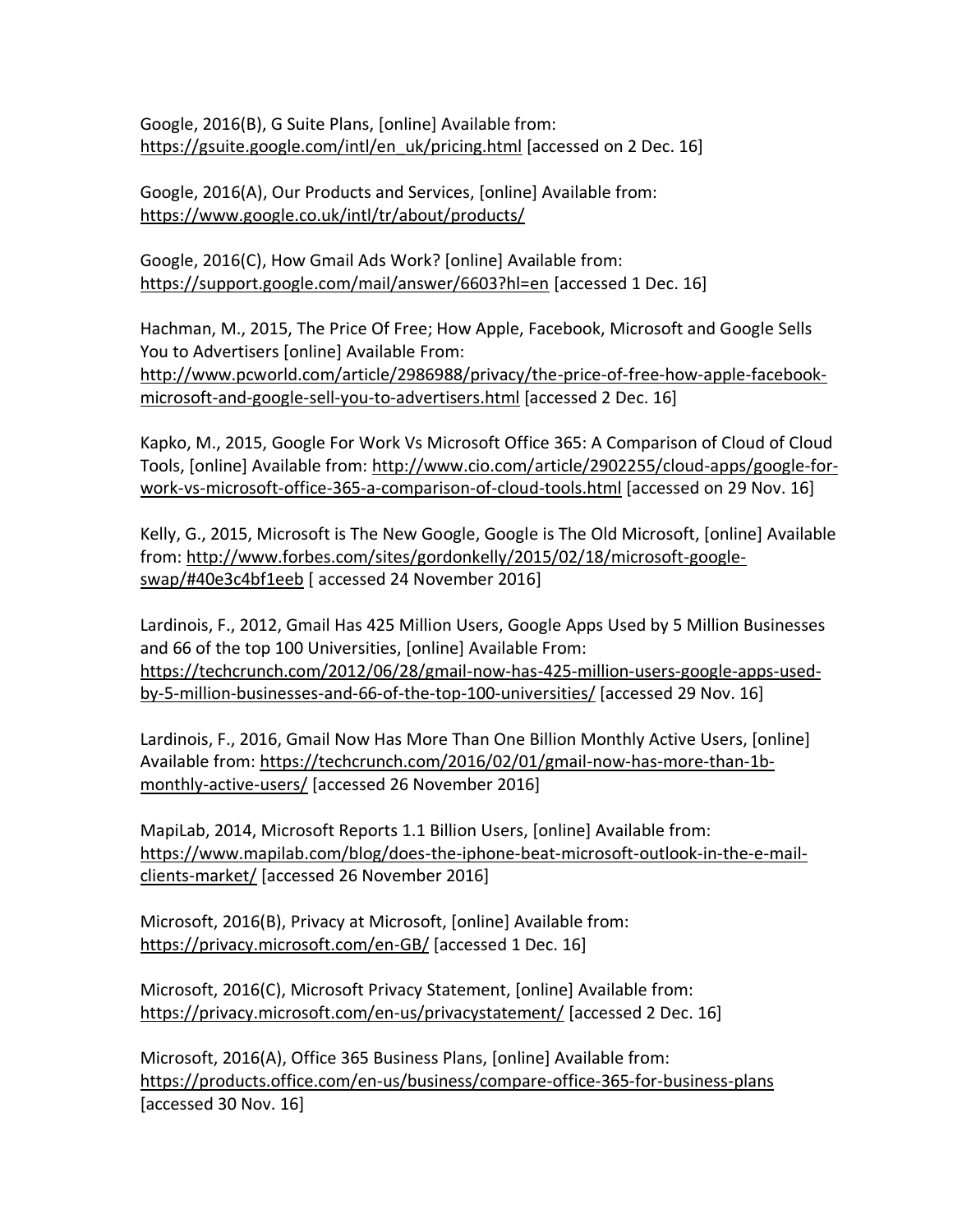Miglani, J., 2015, How Microsoft Makes Money? Understanding Microsoft Business Model, [online] Available from: [http://revenuesandprofits.com/how-microsoft-makes-money](http://revenuesandprofits.com/how-microsoft-makes-money-understanding-microsoft-business-model/)[understanding-microsoft-business-model/](http://revenuesandprofits.com/how-microsoft-makes-money-understanding-microsoft-business-model/) [accessed on 29 Nov. 16]

Net Market Share, 2016, Mobile/Tablet Operation System Market Share, [online] Available from: [https://www.netmarketshare.com/operating-system-market](https://www.netmarketshare.com/operating-system-market-share.aspx?qprid=8&qpcustomd=1)[share.aspx?qprid=8&qpcustomd=1](https://www.netmarketshare.com/operating-system-market-share.aspx?qprid=8&qpcustomd=1) [accessed 29 Nov. 16]

Passary, A., 2014, Microsoft Announces Death of MSN Messenger, [online] Available from: [http://www.techtimes.com/articles/14491/20140830/microsoft-announces-death-of-msn](http://www.techtimes.com/articles/14491/20140830/microsoft-announces-death-of-msn-messenger.htm)[messenger.htm](http://www.techtimes.com/articles/14491/20140830/microsoft-announces-death-of-msn-messenger.htm) [accessed 26 Nov. 16]

Phillips, G., 2013, 12 Techniques for Excellent Emails In Outlook.com, [online] Available From: [https://www.emailonacid.com/blog/article/email](https://www.emailonacid.com/blog/article/email-development/tips_and_tricks_outlook.com)[development/tips\\_and\\_tricks\\_outlook.com](https://www.emailonacid.com/blog/article/email-development/tips_and_tricks_outlook.com) [accessed 29 Nov. 16]

Politis, D., 2015, Google Apps vs Office 365: Comparing the Usage, Adoption and Effectiveness of IT's Power Players. [online] Available from: <https://www.bettercloud.com/monitor/google-apps-vs-office-365/> [accessed on 2 Dec. 16]

Profis, S. and 0100, 00 + (2014) *Here's the easiest way to unsubscribe from annoying emails*. Available at: https://www.cnet.com/uk/how-to/heres-an-easy-way-to-unsubscribe-fromnewsletter-mailing-list-emails/ (Accessed: 2 Dec. 2016).

Saga, 2015, Which Email Provider is Right for You? [online] Available From: [http://www.saga.co.uk/magazine/technology/internet/communications/which-email](http://www.saga.co.uk/magazine/technology/internet/communications/which-email-provider-is-right-for-you)[provider-is-right-for-you](http://www.saga.co.uk/magazine/technology/internet/communications/which-email-provider-is-right-for-you) [accessed on 28 Nov. 16]

Shields, J., 2016, Sending Emails With Gmail JavaScript API, [online] Available From: <https://www.sitepoint.com/sending-emails-gmail-javascript-api/> [accessed 29 Nov. 16]

Stat Counter, 2016, Mobile and Tablet Internet Usage Exceeds Desktop For First Time Worldwide, [online] Available from: [http://gs.statcounter.com/press/mobile-and-tablet](http://gs.statcounter.com/press/mobile-and-tablet-internet-usage-exceeds-desktop-for-first-time-worldwide)[internet-usage-exceeds-desktop-for-first-time-worldwide](http://gs.statcounter.com/press/mobile-and-tablet-internet-usage-exceeds-desktop-for-first-time-worldwide) [accessed 26 November 2016]

Strickland, J., Crawford, S., 2009, Will Google Destroy Microsoft? [online] Available from : <http://computer.howstuffworks.com/google-microsoft.htm> [accessed 24 November 2016]

Wohlsen, M., 2012, How Microsoft Will Profit Off Webmail Without Reading Your Inbox, [online] Available from: [https://www.wired.com/2012/08/how-microsoft-will-profit-off](https://www.wired.com/2012/08/how-microsoft-will-profit-off-webmail-without-reading-your-inbox/)[webmail-without-reading-your-inbox/](https://www.wired.com/2012/08/how-microsoft-will-profit-off-webmail-without-reading-your-inbox/) [ accessed 26 November 2016]